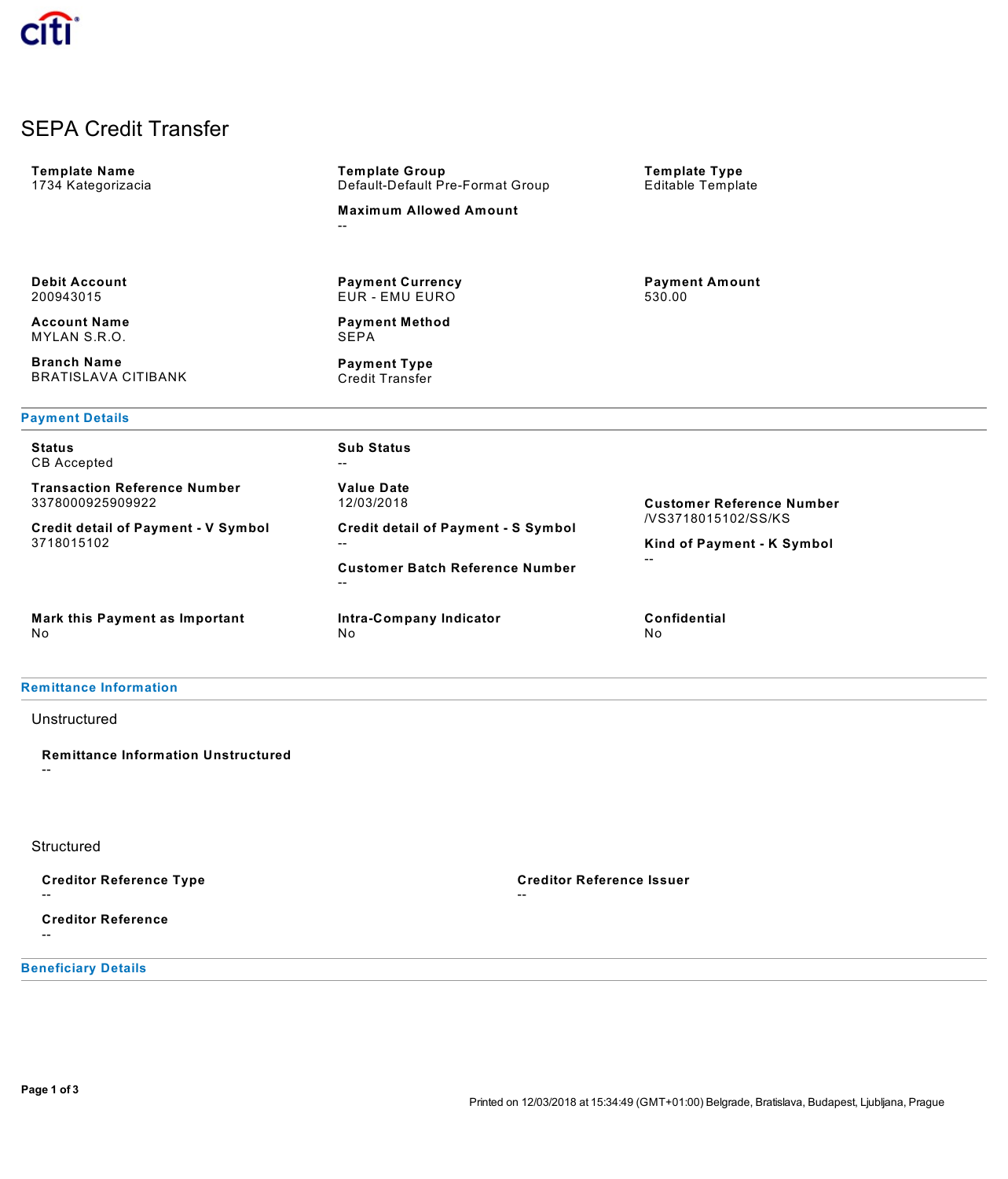

**Beneficiary Name** Elektronicky Portal Kategorizacia

**Address Line 1** --

**Address Line 2** --

**Country** SK-SLOVAKIA

**Account Number** SK6065000020730020545796

**Bank Routing Method** SWIFT

**Bank Routing Code POBNSKBA** 

**Bank Name** POSTOVA BANKA A.S.

**Address Line 1** DVORAKOVO NABREZIE 4

**Address Line 2** BRATISLAVA, SLOVAKIA

**Address Line 3** 811 02

Beneficiary ID No

Ultimate Beneficiary ID No

### **Ordering Party Details**

**Ordering Party Name** MYLAN S.R.O.

**Address Line 1**

--

**Address Line 2** --

**Country** SK-SLOVAKIA

Ordering Party ID No

Ultimate Debtor ID No

**Purpose of Transaction**

| <b>Purpose of Transaction Code</b><br>$- -$        |                             | <b>Category Purpose Code</b><br>$- -$                           |
|----------------------------------------------------|-----------------------------|-----------------------------------------------------------------|
| <b>Purpose of Transaction Description</b><br>$- -$ |                             | <b>Category Purpose Description</b><br>$\overline{\phantom{m}}$ |
| <b>Local Instrument</b>                            |                             |                                                                 |
| Code<br>--                                         | <b>Description</b><br>$- -$ |                                                                 |
| <b>Central Bank Reporting Form</b>                 |                             |                                                                 |